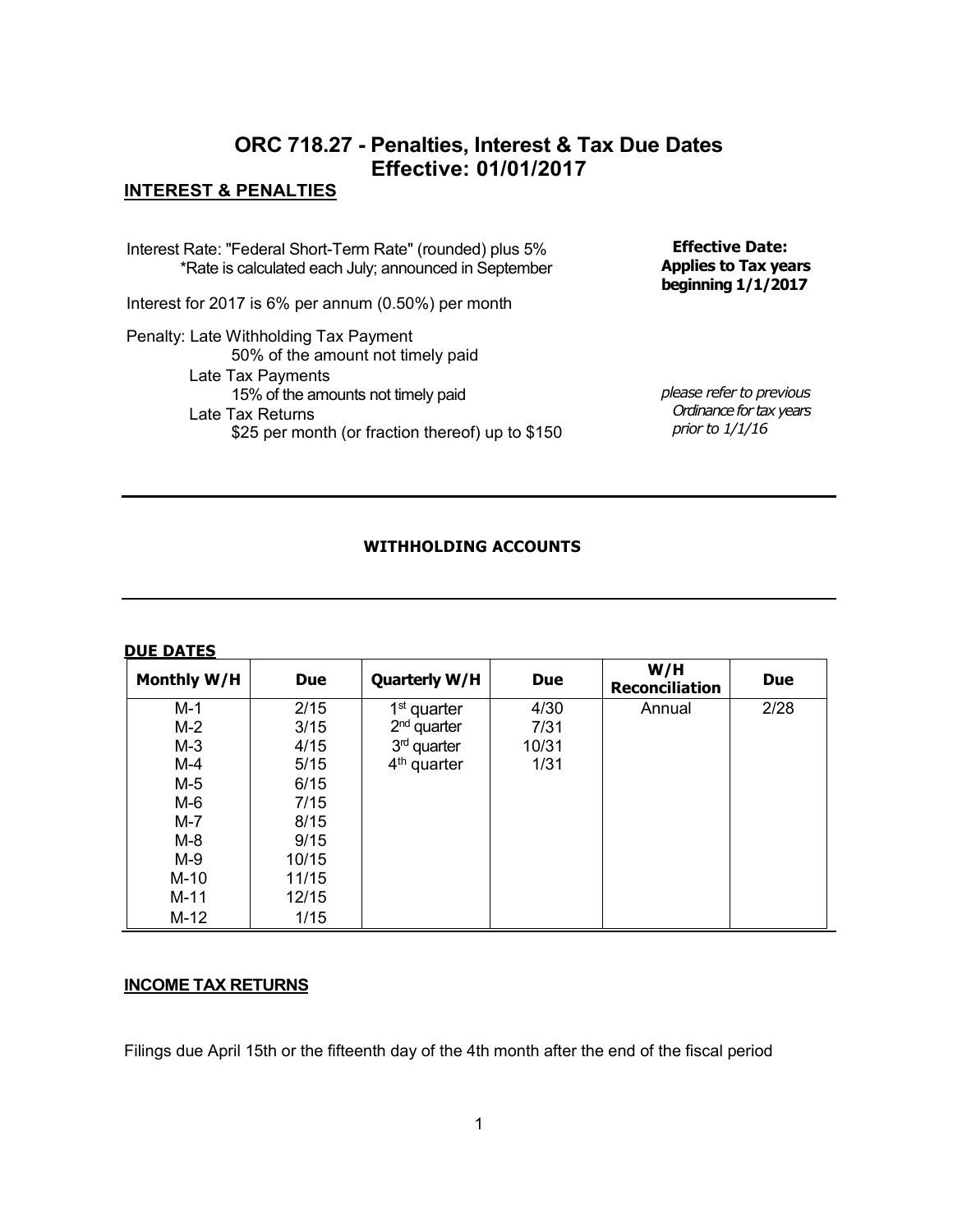#### PENALTY & INTEREST / TAX DUE DATES

#### Effective: January 1, 2017

- A. The Municipality shall impose on a taxpayer, employer, any agent of the employer, and any other payer, the interest amounts and penalties prescribed in this section when the taxpayer, employer, any agent of the employer, or any other payer for any reason fails, in whole or in part, to make to the Municipality timely and full payment remittance of income tax, estimated income tax, or withholding tax or to file timely with the Municipality any return required to be filed.
	- 1) Interest shall be imposed at the rate defined as "Federal Short-Term Rate", plus 5%, on all unpaid income tax, unpaid estimated income tax, and unpaid withholding tax. This imposition of interest shall be assessed per month, or fraction of a month. Interest for 2017 is 6% per annum (0.50%) per month.
	- 2) With respect to any unpaid withholding tax, a penalty equal to fifty percent (50%) of the amount not timely paid shall be imposed.
	- 3) With respect to unpaid income tax and unpaid estimated income tax, a penalty equal to fifteen percent (15%) of the amount not timely paid shall be imposed.
	- 4) With respect to returns of other than estimated income tax returns, the Municipality shall impose a monthly penalty of twenty-five dollars ( $$25$ ) for each failure to timely file each return, regardless of the liability shown thereon for each month, or any fraction thereof, during which the return remains unfiled regardless of the liability shown thereon. The penalty shall not exceed a total of one hundred fifty dollars (\$150) in assessed penalty for each failure to timely file a return.
- B. As used in this notice:
	- 1) "Interest rate as described above, means the federal short-term rate, rounded to the nearest whole number per cent, plus six percent. The rate shall apply for the calendar year next following the July of the year in which the federal short-term rate is determined.
- C. 1) This notice shall apply to the following:
	- a. Any return required to be filed under applicable law for taxable years beginning on or after January 1, 2017;
	- b. Income tax and withholding tax required to be paid or remitted to the Municipality on or after January 1, 2017 for taxable years beginning on or after January 1,2017
	- 2) This section does not apply to returns required to be filed or payments required to be made before January 1, 2016, regardless of the filing or payment date. Returns required to be filed or payments required to be made before January 1, 2016, but filed or paid after that date shall be subject to the ordinances or rules, as adopted from time to time before January 1, 2016 of this Municipality.